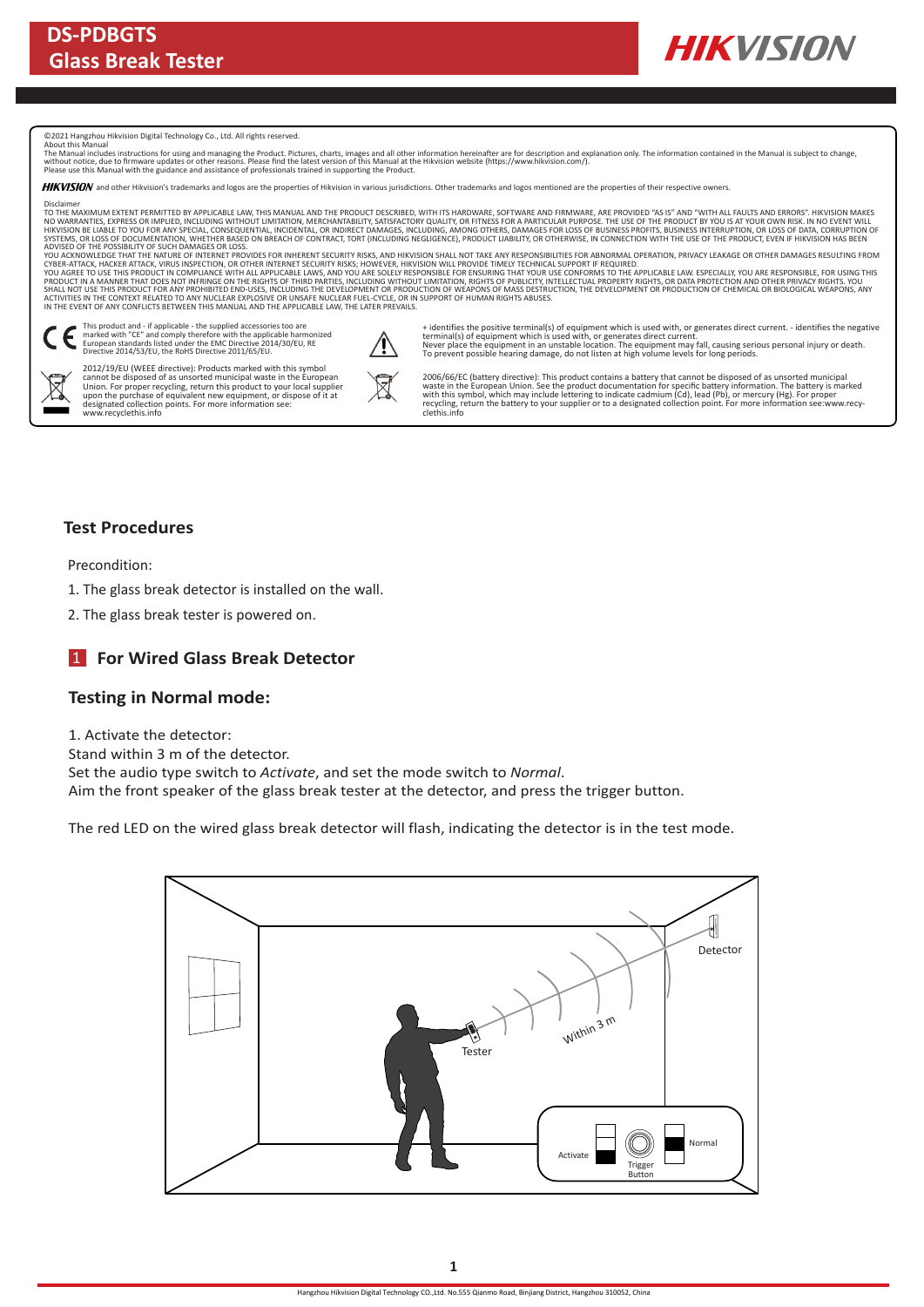2. Test:

According to the glass type, set the audio type switch to *Tempered* or *Float/Plate.*

Position the tester near the glass (8 m Max. between the detector), and aim the front speaker of the glass break tester at the detector.

Press the trigger button and the tester will play glass break audio.

The blue LED on the detector will light, indicating the detector is triggered successfully.



#### **Testing in Flex mode:**

According to the glass type, set the audio type switch to *Tempered* or *Float/Plate*, and set the mode switch to *Flex*. Position the tester near the glass (8 m Max. between the detector), and aim the front speaker of the glass break tester at the detector.

Press the trigger button and the red LED will stay on for 10 seconds. Within the 10 seconds, knock on the table or glass to produce a low frequency sound. The tester will play glass break audio when the sound is recognized.

The blue LED on the detector will light, indicating the detector is triggered successfully.

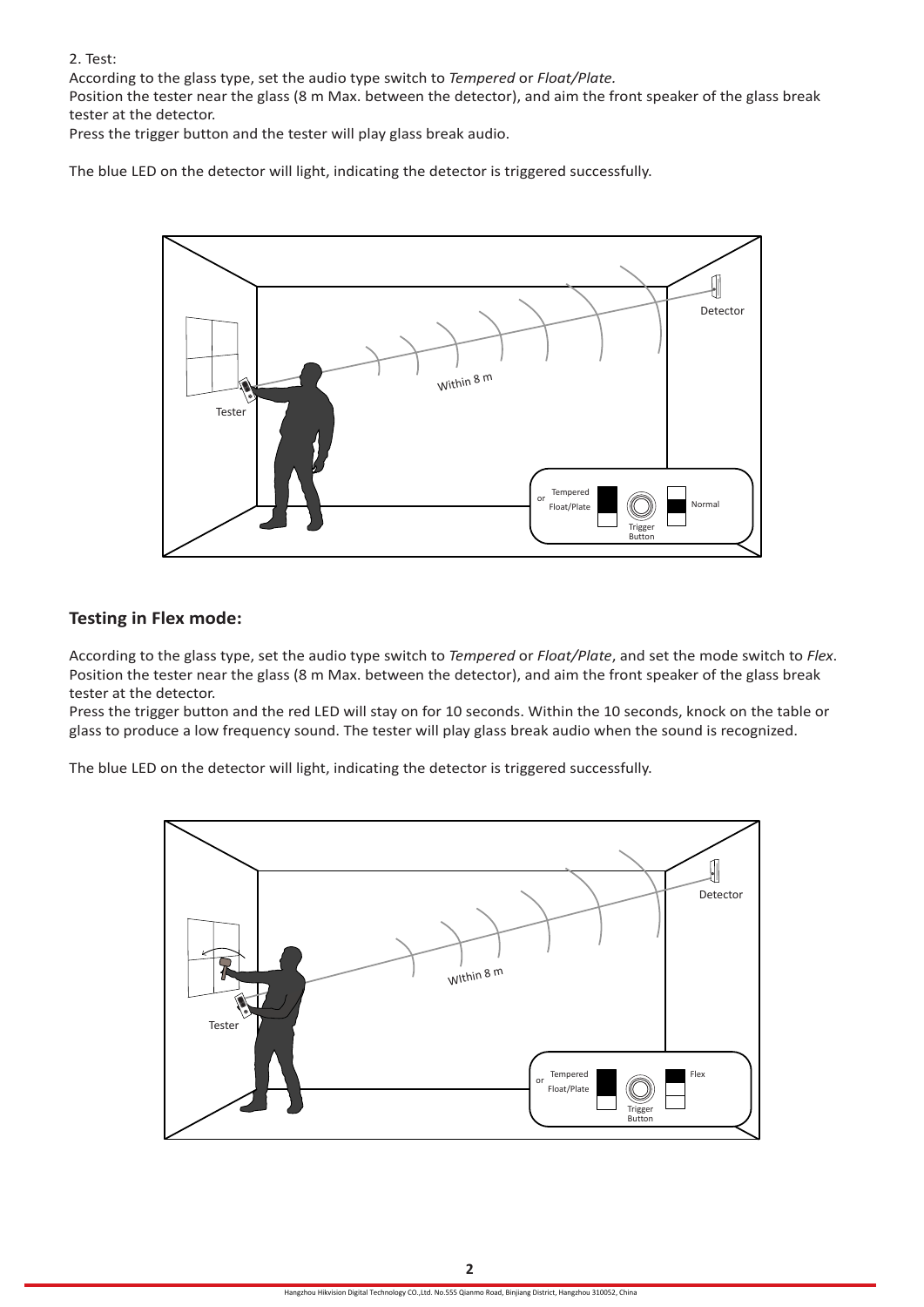# **For Wireless Glass Break Detector** 2

### **Testing in Normal mode:**

1. Activate the detector:

In Hik-Connect APP, select glass break detector. Tap *Settings* → *Detection Zone Test*, and slide to the Glass Break Test page to click *Start.*

The red LED on the wireless glass break detector will flash, indicating the detector is in the test mode.



2. Test:

According to the glass type, set the audio type switch to *Tempered* or *Float/Plate.*

Position the tester near the glass (8 m Max. between the detector), and aim the front speaker of the glass break tester at the detector.

Press the trigger button and the tester will play glass break audio.

The blue LED on the detector will light, indicating the detector is triggered successfully.